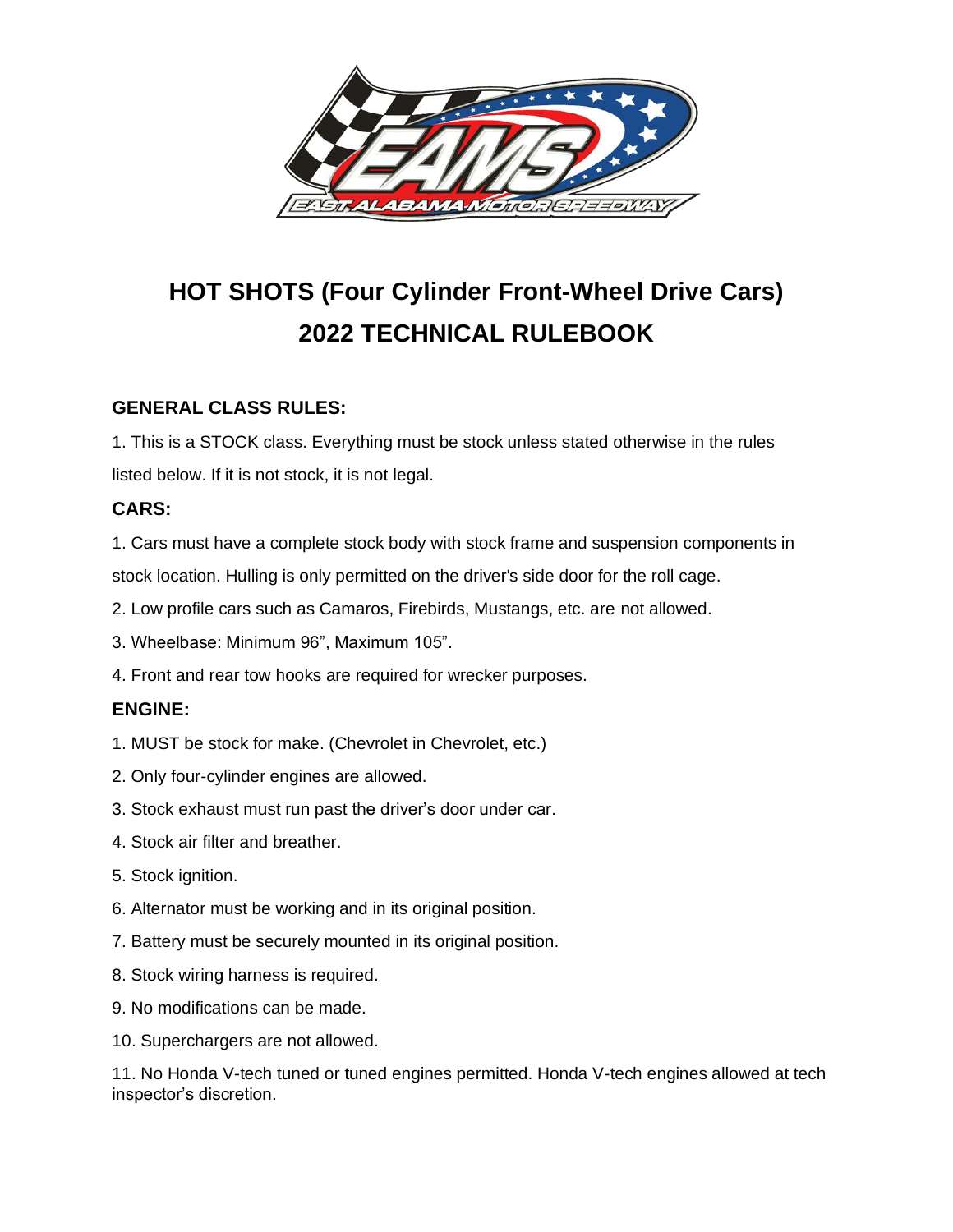## **TRANSMISSION:**

1. Stock automatic or stock standard transmission

## **DRIVELINE:**

- 1. Only front-wheel drive cars are permitted.
- 2. All-Wheel drive cars are not allowed.
- 3. Rear-wheel drive cars are not allowed.
- 4. Driveline must be stock for make and model.

## **BRAKES:**

- 1. Must remain stock for make and model of car.
- 2. No adjusters are allowed.

## **SUSPENSION AND FRAME:**

- 1. No altering in any way.
- 2. Stock shocks in stock locations.
- 3. No adjustable or aluminum shocks.

# **BODY:**

- 1. Two-door or four-door cars are allowed.
- 2. All glass must be removed. Lexan windscreen may be used if desired.
- 3. The back seat may be removed, but any opening must be covered with metal.
- 4. Doors must be welded or chained shut.

5. No hulling of right-side doors and trunk area. If hulling is done, 100 lbs. will be added to the total weight.

6. No cutting of the body is allowed.

#### **ROLL CAGE AND SAFETY:**

1. A four-point roll cage is mandatory. All bars must be welded and be a minimum diameter of 1 ½" and minimum .083 wall thickness steel tubing. No pipe fittings are allowed. Aluminum and other soft materials are not permitted.

- 2. Drivers-side door must be hulled out for roll cage only.
- 3. Racing seats are mandatory.
- 4. All cars must have 3" lap belt and 2" shoulder harness and crotch strap MINIMUM and